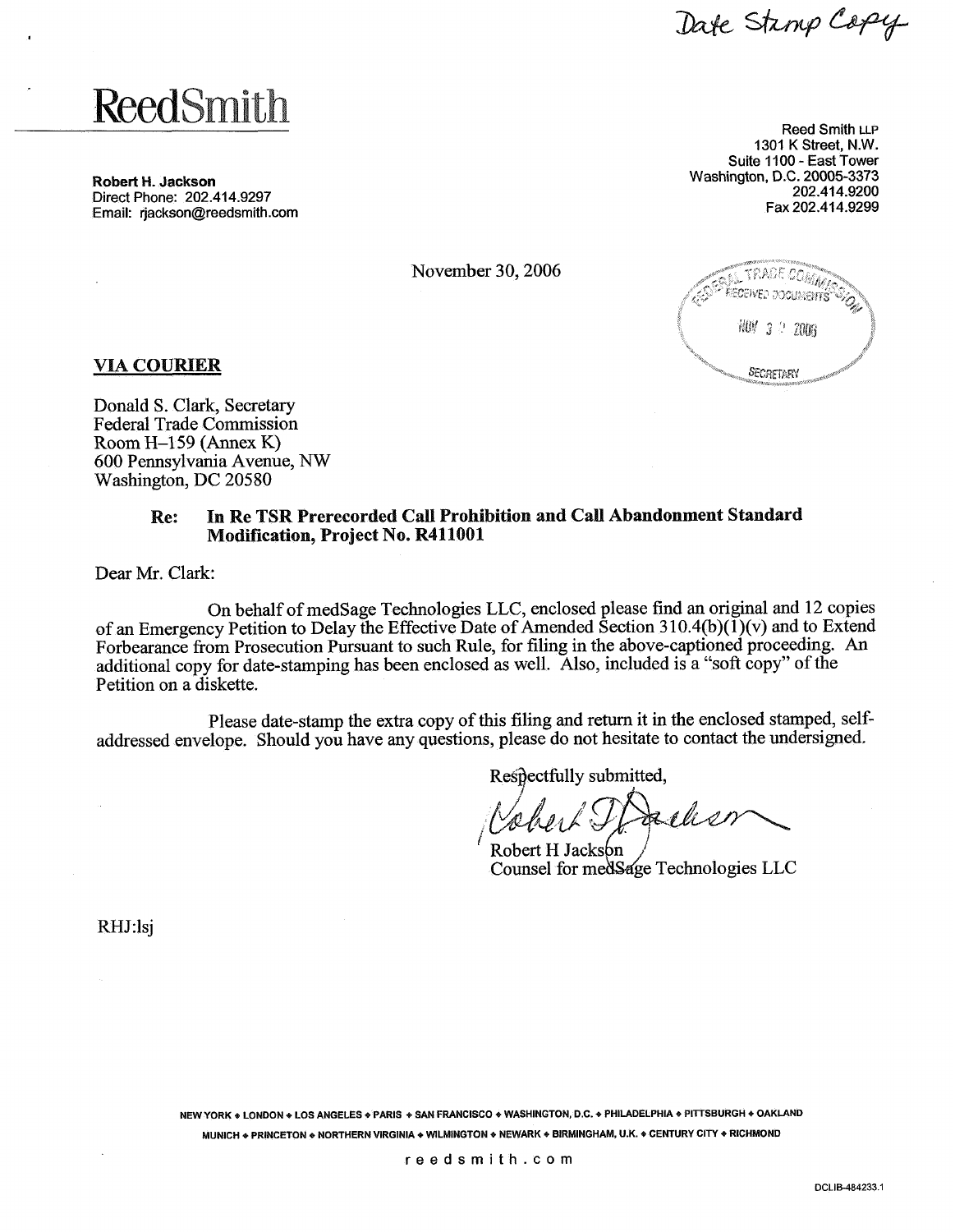### **Before the FEDERAL TRADE COMMISSION** Washington, D.C. 20580

| In Re TSR Prerecorded Call Prohibition and Call |  |
|-------------------------------------------------|--|
| Abandonment Standard Modification.              |  |
| Project No. R411001                             |  |

### **EMERGENCY PETITION TO DELAY THE EFFECTIVE DATE.** OF AMENDED SECTION 310.4(b)(1)(v) AND TO EXTEND FORBEARANCE **FROM PROSECUTION PURSUANT TO SUCH RULE**

medSage Technologies LLC ("medSage") respectfully requests the Federal Trade Commission ("FTC" or "Commission") delay the effective date of any amendments to Section 310.4(b)(1)(y) of its rules, 16 C.F.R. §310.4(b)(1)(y), that the Commission might adopt and also extend its stated policy of forbearance from bringing enforcement actions against sellers and telemarketers who make prerecorded telemarketing calls to established customers, from January 2, 2007 until no earlier than six months after completion of the Commission's rulemaking proceeding and publication of the new rules in the Federal Register. In view of the very short time before January 2, 2007 and the potential negative impact on medSage, as explained below, and, presumably, on other small businesses, we urge the Commission to grant this relief on an emergency basis.

#### **Introduction and Background**

medSage, which is located in Pittsburgh, is a company that helps manage approximately 250,000 patients on behalf of numerous home healthcare providers through, *inter alia*, the use of prerecorded telephone calls to patients. Our technology employs outgoing interactive calls in the prerecorded voice of the individual patient's healthcare professional to monitor compliance with prescribed therapies, supplies, and medications for conditions such as chronic obstructive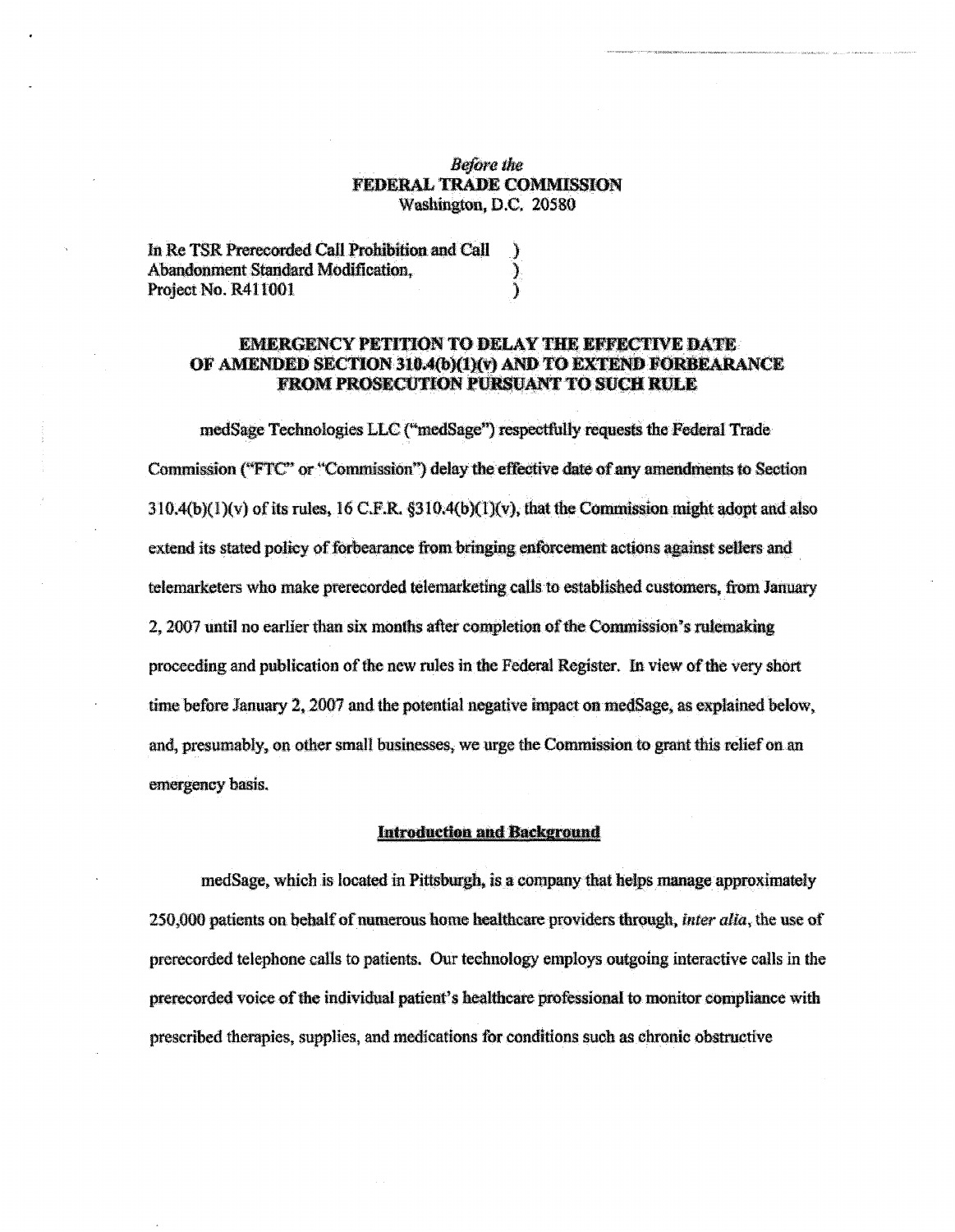pulmonary disease ("COPD") and sleep apnea. By ensuring proactive, consistent monitoring, medSage allows its customers (home healthcare providers) to measurably improve patient compliance rates, resulting in improved clinical outcomes. Compliant patients are much less likely to develop costly chronic conditions such as heart disease and diabetes.

medSage's calls are dynamically generated for each patient based on insurance coverage. prescribed therapy, purchase order history, and numerous other variables defined by each of our home healthcare customers. We ask a series of compliance questions and, if appropriate, a medication- or supply-related question. For example, by utilizing an outgoing, interactive call, we contact COPD patients on a monthly basis to monitor compliance with medical therapy and to obtain their approval to deliver critically important medications.

Because our calls often include a question to patients concerning their current need to renew their supplies or medications, medSage has been advised by counsel that such calls could constitute "telemarketing calls" under the Commission's Telephone Sales Rule ("TSR"), 16 C.F.R., Part 310, and under the telemarketing rule of the Federal Communications Commission ("FCC"), 47 C.F.R. §64.1200.

medSage is not a telemarketer. Rather, we develop patient management software and provide services on behalf of home healthcare providers. Indeed, medSage fully supports the Commission's objective to eliminate abusive telemarketing practices, which if left unrestrained. threaten to bombard homecare patients with nuisance calls, overwhelming critically important communications, such as the medical monitoring provided through medSage.

Since medSage's prerecorded compliance calls are placed only to patients *(i.e.*, existing customers) of those home healthcare providers for which medSage provides services, we have been advised that these calls, to the extent that they would constitute "telemarketing calls," are

 $\overline{z}$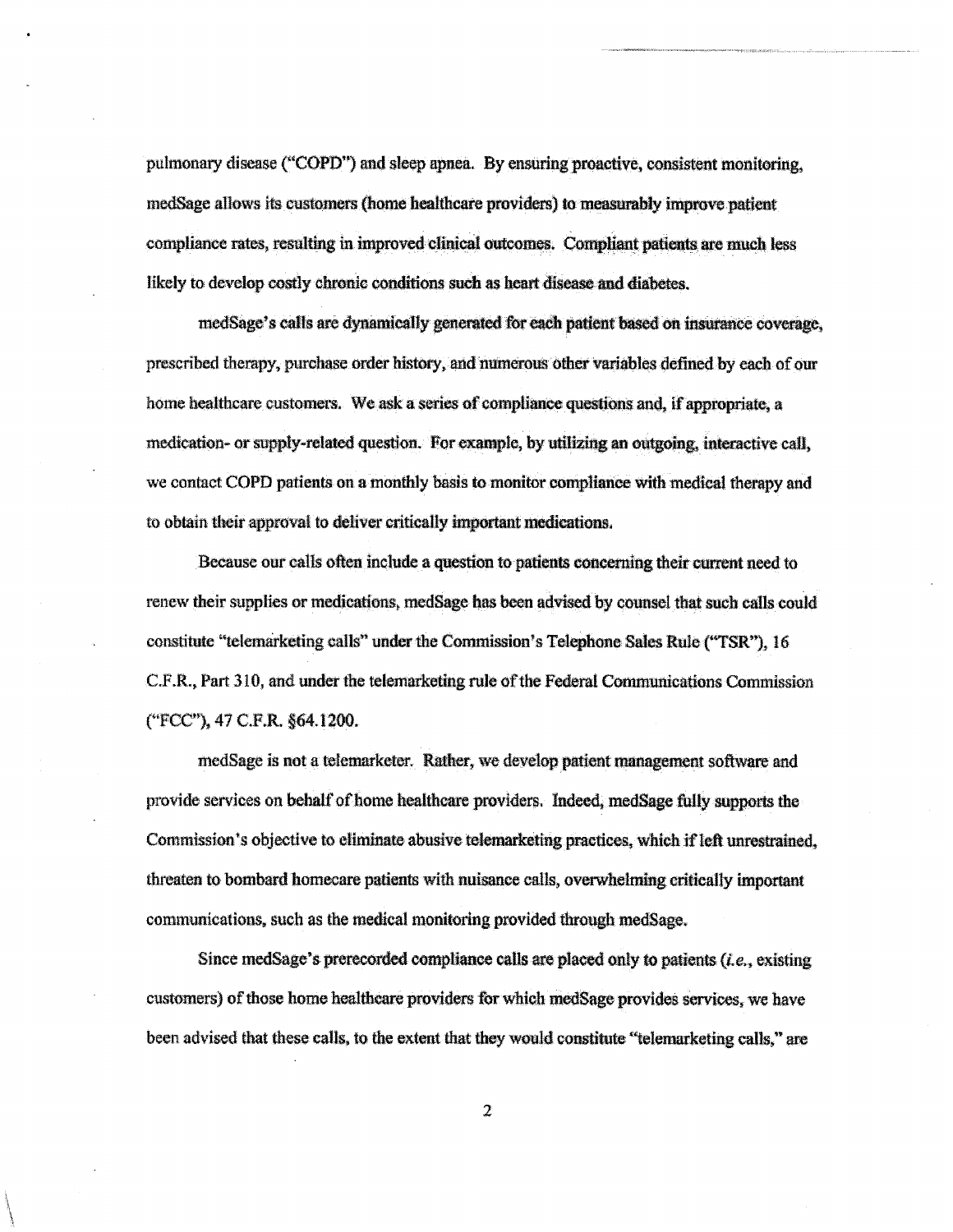permissible today because of the home healthcare providers' established business relationship ("EBR") with their patients.

medSage has written agreements with each of the home healthcare providers for which we provide services that permit us, as their agent, to contact their patients chiefly through our interactive voice response system, which includes the prerecorded voice of their healthcare provider, with respect to their medical condition and need for supply or medication refills. However, while our home healthcare providers also have appropriate written service agreements with their patients (as required by the federal Health Insurance Portability and Accountability Act ("HIPAA")), it is virtually certain that those agreements do not address the Commission's proposed rule changes that could affect the prerecorded calls made to those patients by medSage.

#### Compliance with the Commission's New Policy by January 2, 2007 is Virtually Impossible

We take government regulations seriously and make compliance a top priority. Should the FTC decide to amend Section 310.4(b)(1)(v), as proposed, and to end its stated policy of forbearance from bringing enforcement actions against sellers and telemarketers who make prerecorded telemarketing calls to established customers, medSage will certainly take every effort to comply. However, medSage is a small company with only 17 employees, who concentrate their efforts at managing home healthcare<sup>6</sup> in an effective and efficient manner. It is very unlikely that our employee team could successfully maintain their responsibilities to almost 250,000 patients and also solicit and receive written permission for us to continue to deliver prerecorded messages to those same 250,000 individuals by January 2, 2007. It is equally

<sup>&</sup>lt;sup>1</sup>medSage would never call the general public because we are permitted to contact individual patients only when they have a written prescription from a physician for specific medications or supplies, and then, only when we have been authorized to do so by the home health provider.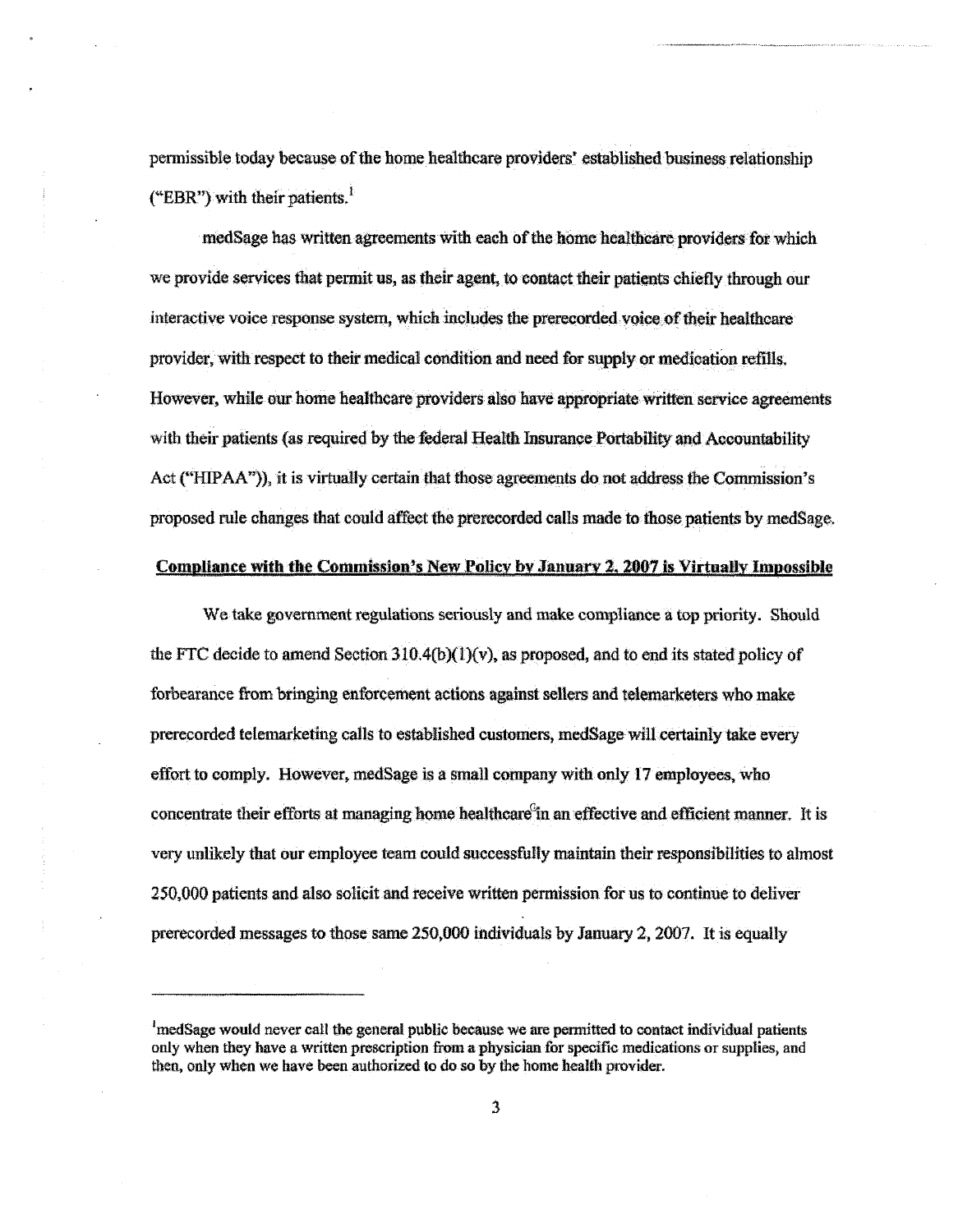unlikely that our client healthcare providers, which are generally small businesses as well, could accomplish the same task, by the same date, and still take good care of their patients.

medSage further requests the Commission consider the demographics of these patients. Many of them are elderly, and some are seriously ill. Many are not likely to receive and understand a request to provide written permission to continue to receive prerecorded messages, much less to sign and return the permission slip before January 2, 2007.

As a practical matter, medSage does not expect that it or its client home healthcare providers will have received signed written permission from most, and certainly not from all, of their 250,000 patients by the "drop dead date" of January 2, 2007. Thus, we would be faced with a Hobson's choice of either not delivering medically necessary prerecorded messages to those many patients who have not returned their signed permission slips or violating the Commission's rule. Neither choice makes any sense.

medSage is not concerned that the FTC would immediately bring an action against us under these circumstances. We suspect that such government prosecution is unlikely. $2$  but we still do not relish the idea of ignoring federal government regulations while delivering needed healthcare services, including the fulfillment of patients' ongoing medicine and supply needs. We simply need more time to comply with any amended Commission rules and strongly suspect that many other small businesses are similarly affected. Therefore, at a bare minimum, the Commission should give businesses additional time (until no earlier than six months after completion of the Commission's rulemaking proceeding and publication of the new rules in the Federal Register) to comply.

 $2$  medSage does, however, worry that it could be sued by a "class action" plaintiffs' law firm seeking to make a windfall from our desire to fulfill our obligations to 250,000 patients should we place prerecorded calls to all patients. The federal government should not put businesses in "harm's way" in this manner.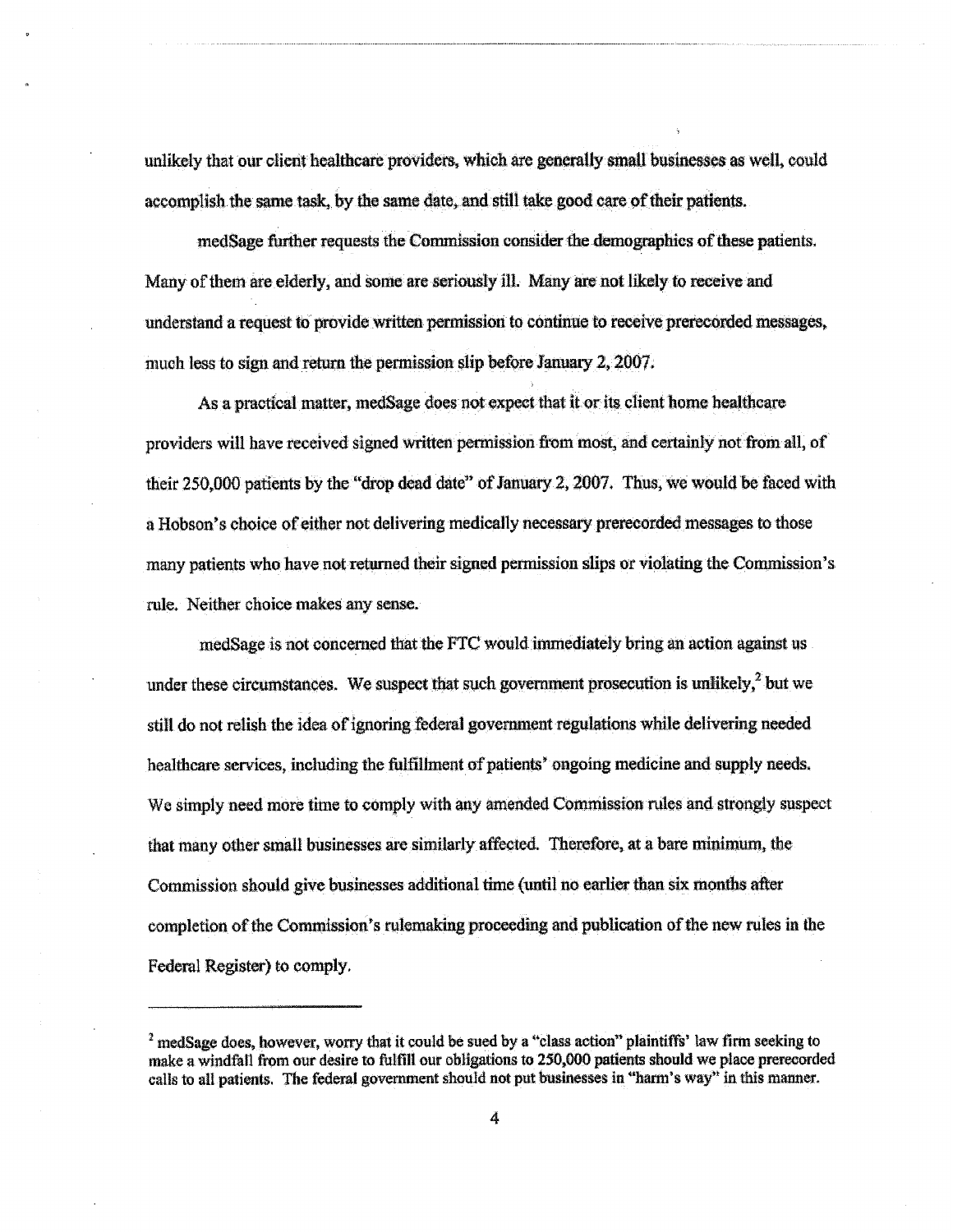This current situation is not unlike the one faced by the FCC when, in July 2003, it reversed its prior position by decreeing that commercial fax transmissions could no longer be sent based on an EBR with the recipient. That rule change meant senders would need to solicit and obtain prior written permission from all of their customers to continue sending commercial faxes. The initial effective date for that major rule change would have been late August 2003. Not surprisingly, a hoard of affected individuals, businesses and nonprofits strongly objected to the impossibility of obtaining written permission from all their customers in mere weeks' time. When faced with the practical implications of its decision, the FCC, on its own motion, extended the compliance date until January 2005. Rules and Regulations Implementing the Telephone Consumer Protection Act of 1991, Order on Reconsideration, 18 FCC Rcd 16972 (2003) (subsequent history omitted). The FTC should, for similar reasons, provide comparable relief as requested herein.